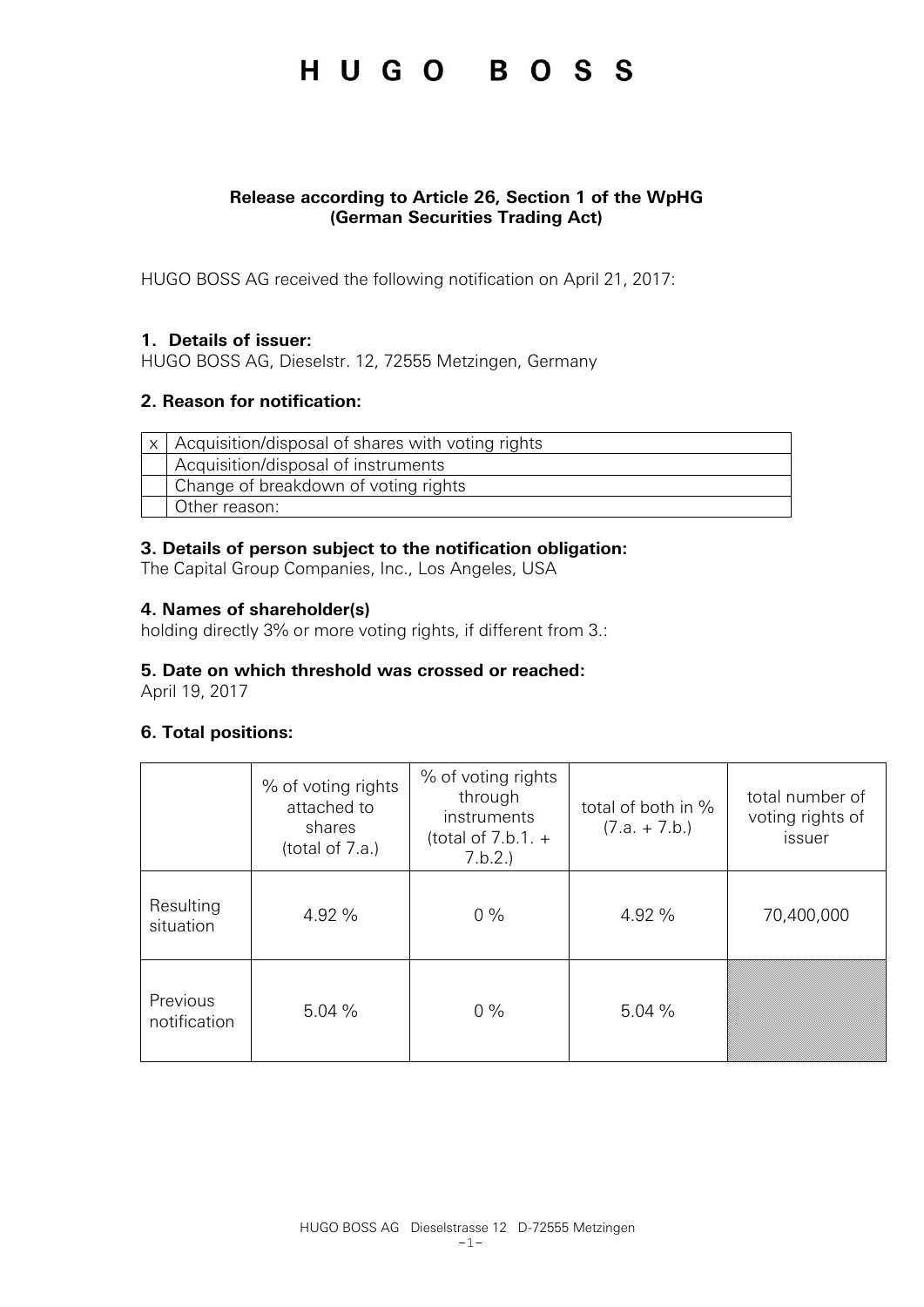## HUGO BOSS

## **7. Notified details of the resulting situation**

### **a. Voting rights attached to shares (Sec.s 21, 22 WpHG)**

|                           | absolute                 |                            | in $%$                   |                            |
|---------------------------|--------------------------|----------------------------|--------------------------|----------------------------|
| <b>ISIN</b>               | direct<br>(Sec. 21 WpHG) | indirect<br>(Sec. 22 WpHG) | direct<br>(Sec. 21 WpHG) | indirect<br>(Sec. 22 WpHG) |
| DE000A1PHFF7<br>3,465,613 |                          |                            | 4.92 %                   |                            |
| Total                     | 3,465,613                |                            |                          | 4.92 %                     |

### **b.1. Instruments according to Sec. 25 para. 1 No. 1 WpHG**

| Type of instrument | Expiration or<br>maturity date | Exercise of<br>conversion period | Voting rights<br>absolute | Voting rights<br>in $%$ |
|--------------------|--------------------------------|----------------------------------|---------------------------|-------------------------|
|                    |                                |                                  |                           |                         |
|                    |                                | Total                            |                           |                         |

### **b.2. Instruments according to Sec. 25 para. 1 No. 2 WpHG**

| Type of<br>instrument | Expiration<br>or maturity<br>date | Exercise of<br>conversion period | Cash or<br>physical<br>settlement | Voting rights<br>absolute | Voting rights<br>in $%$ |
|-----------------------|-----------------------------------|----------------------------------|-----------------------------------|---------------------------|-------------------------|
|                       |                                   |                                  |                                   |                           |                         |
|                       |                                   |                                  | <b>Total</b>                      |                           |                         |

#### **8. Information in relation to the person subject to the notification obligation:**

| Person subject to the notification obligation is not controlled and does itself not |  |  |  |  |
|-------------------------------------------------------------------------------------|--|--|--|--|
| control any other undertaking(s) holding directly or indirectly an interest in the  |  |  |  |  |
| (underlying) issuer (1.).                                                           |  |  |  |  |
| x   Full chain of controlled undertakings starting with the ultimate controlling    |  |  |  |  |
| natural person or legal entity:                                                     |  |  |  |  |

| Name                              | $%$ of<br>voting<br>rights (if<br>at least<br>held 3%<br>or more) | % of voting<br>rights<br>through<br>instruments<br>(if at least<br>held 5% or<br>more) | Total of<br>both (if at<br>least held<br>$5%$ or<br>more) |
|-----------------------------------|-------------------------------------------------------------------|----------------------------------------------------------------------------------------|-----------------------------------------------------------|
| The Capital Group Companies, Inc. |                                                                   |                                                                                        |                                                           |
| Capital Research and Management   | 4.92 %                                                            |                                                                                        |                                                           |
| Company                           |                                                                   |                                                                                        |                                                           |